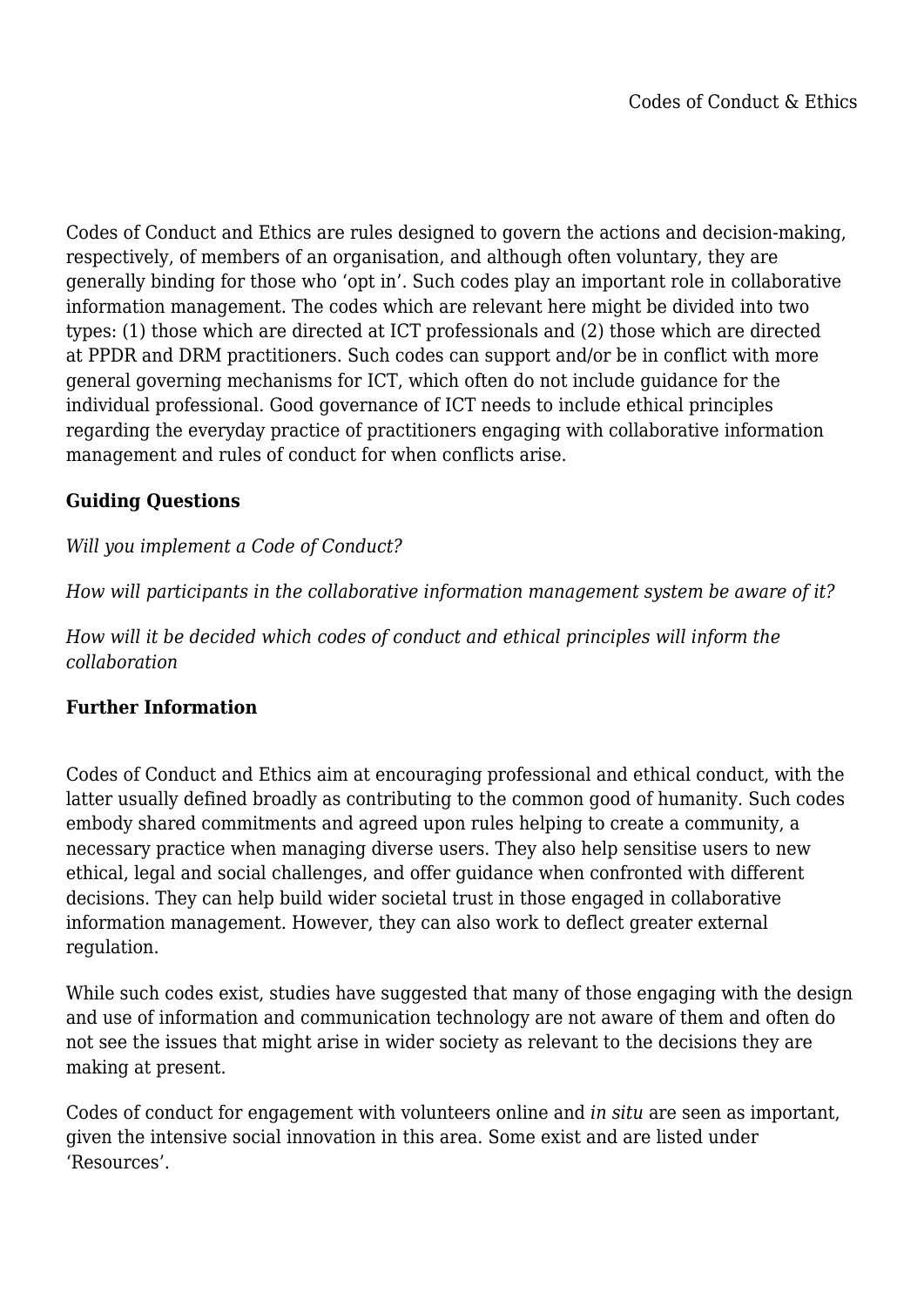#### **Examples**

**UK Police Code of Ethics**: The UK police have a Code of Ethics which all officers must abide by. It lists a number of standards of professional behaviour one of which is *Confidentiality*, which explains that police officers must 'treat information with respect, and access or disclose it only in the proper course' of their duties. The code includes guidelines regarding the handling of information and personal data, and the use of social media. However, there are no other guidelines regarding engaging with collaborative information management. If a member of the public feels that the police have breached this code, they can make a complaint via the police website and/or the Independent Police Complaints Commission (IPCC). The IPCC collects complaints and makes that data publicly available. This data is also used in reviews of police performance and how to improve the police forces.

**ICRC 2013 Professional standards for Protection Work**: The ICRC was one of the first to establish a code of conduct that includes discussion of sensitive data. It focuses on protection work carried out by humanitarian and human rights actors in armed conflict and other situations of violence, but includes more generally useful guidance on what to be aware of and how to manage sensitive data, including chapters on Collecting information from afar: understanding the risks and advantages linked to new technologies and methodologies, Preparing interviews and ensuring informed consent and privacy, Cooperation and exchange.

**Social Media Data:** People affected by risks and disaster, volunteers, volunteer organisations and others are increasingly turning to social media as they both seek but also generate information. Guidance and codes of conduct to address the challenges and opportunities arising at this juncture are starting to emerge. Examples of such efforts are the collaboration between the mobile industry and the humanitarian sector titled 'Towards a Code of Conduct: Guidelines for the Use of SMS in Natural Disasters' (GSMA, 2013) and the IFRC's guide who together with ICRC and with the support of OCHA published in 2017 a guide on 'How to Use Social Media to Better Engage People Affected by Crises' (both available in Resources).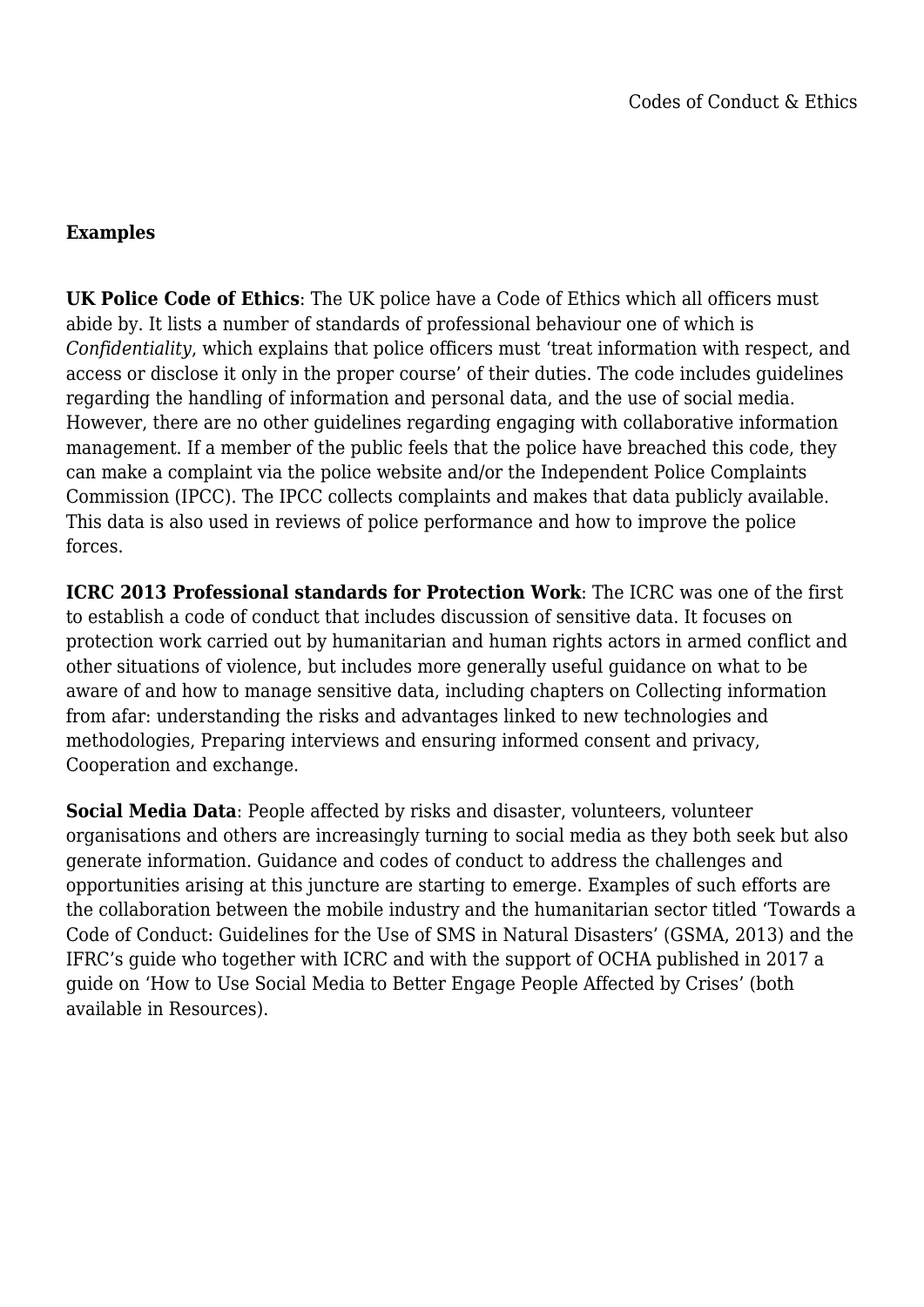#### **Resources**

Büscher, M., Liegl, M., Wahlgren, P. (2013). Ethical, Legal and Social Issues: Current practices in Multi Agency Emergency Collaboration. *BRIDGE Project Deliverable 12.2* [\[Link](http://www.bridgeproject.eu/downloads/d12.2_bridge_elsi.pdf)] (*Contains reviews of some codes of conduct, as well as discussion of the concept of codes of conduct*)

Crawford, K., Faleiros, G., Luers, A., Meier, P., Perlich, C., and Thorp, J. (2013). Big Data, Communities and Ethical Resilience: A Framework for Action. *The Rockefeller Foundation* [[Link\]](https://www.rockefellerfoundation.org/report/big-data-communities-and-ethical-resilience-a-framework-for-action/)

Gotterbarn, D. (2009) ICT Governance and What to do about the Toothless Tiger(s): Professional Organizations and Codes of Ethics. *Australasian Journal of Information Systems.* 16: 165-184. [[Link\]](http://press-files.anu.edu.au/downloads/press/p223541/pdf/ch13.pdf)

GSMA. (2013). Towards a Code of Conduct: Guidelines for the Use of SMS in Natural Disasters [\[Link](https://www.gsma.com/mobilefordevelopment/wp-content/uploads/2013/02/Towards-a-Code-of-Conduct-SMS-Guidelines.pdf)]

IFRC (2017). How to Use Social Media to Better Engage People Affected by Crises [[Link\]](http://media.ifrc.org/ifrc/document/use-social-media-better-engage-people-affected-crises/)

International Committee of the Red Cross. (2013). Professional standards for Protection Work. [[Link](http://www.icrc.org/eng/assets/files/other/icrc-002-0999.pdf)]

Petersen, K. and Büscher, M. (Eds) (2017). ELSI Guidance for 21st Century Networked Crisis Management. *SecInCoRe Project Deliverable 2.7* [[Link\]](http://www.secincore.eu/publications/deliverables/)

Prasad, A., Green, P. and Heales, J. (2013). On Governing Collaborative Information Technology (IT): A Relational Perspective. *Journal of Information Systems.* 27(1): 237-259. [[DOI](http://doi.org/10.2308/isys-50326)]

Pye, G. and Warren, M. J. (2006). Striking a Balance between Ethics and ICT Governance. *Australasian Journal of Information Systems.* 13: 201-207. [\[DOI](http://dx.doi.org/10.3127/ajis.v13i2.53)] [[Link](http://journal.acs.org.au/index.php/ajis/article/view/53/40)]

Shanley, L., Burns, R., Bastian, Z., and Robson, E. (2013). Tweeting up a Storm. The Promise and Perils of Crisis Mapping. [\[Link\]](http://www.wilsoncenter.org/sites/default/files/October_Highlight_865-879.pdf)

Transparency International, Ethics [[Link\]](https://www.transparency.org/whoweare/accountability/ethics/3/)

UK College of Policing (2014). Code of Ethics [\[Link](http://www.college.police.uk/What-we-do/Ethics/Ethics-home/Documents/Code_of_Ethics.pdf)]